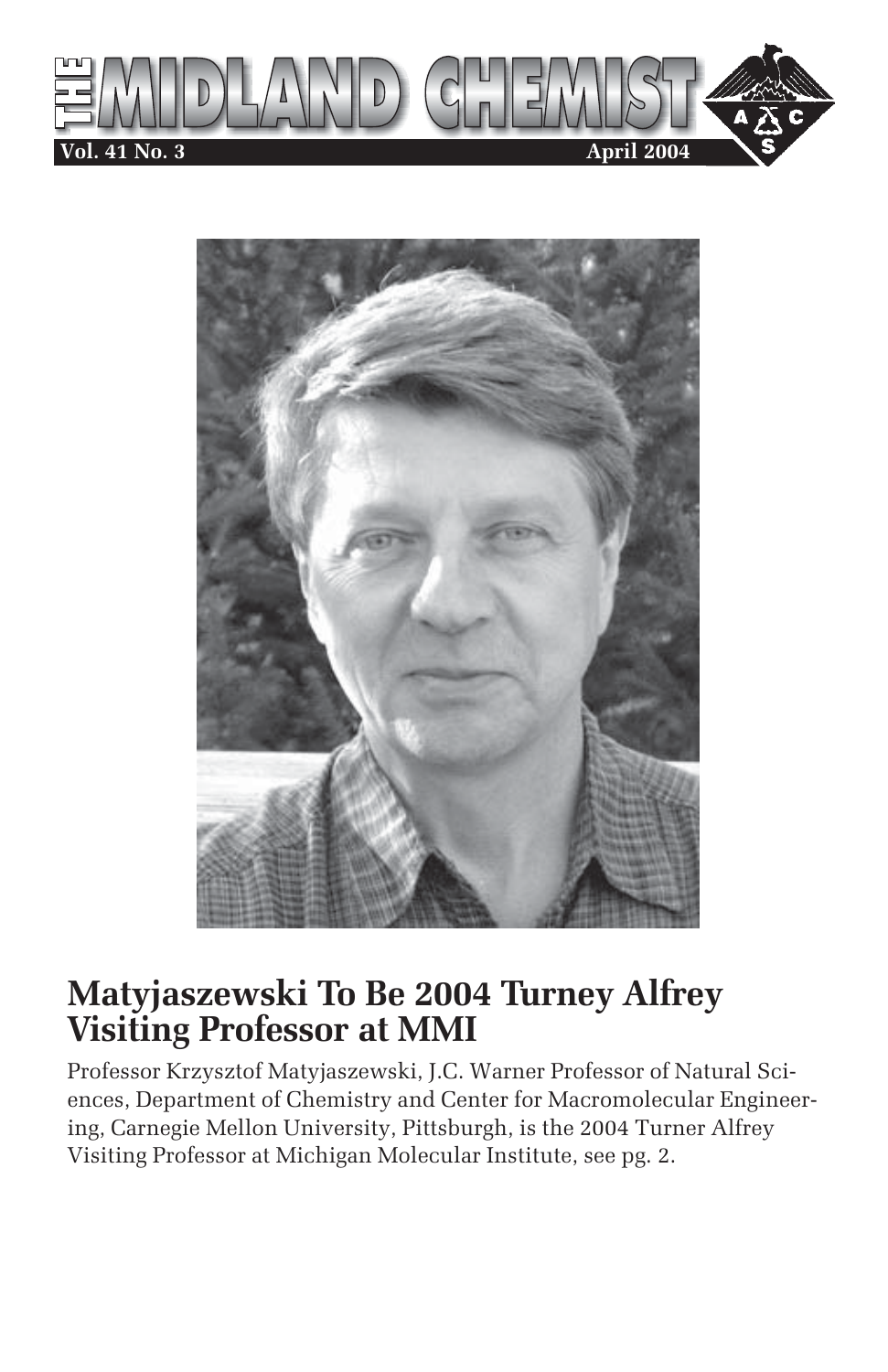

Volume 41, Number 3 April 2004

## *In This Issue...*

| MMI Announces 2004 Turner Alfrey Visiting Professor Short Course  2 |  |
|---------------------------------------------------------------------|--|
| SPE/ACS/AIChE Joint Technical Society Dinner Meeting 5              |  |
|                                                                     |  |
|                                                                     |  |
|                                                                     |  |
|                                                                     |  |
|                                                                     |  |
| Letter to the Editor: Do ACS Voting Procedures Need Reform?  12     |  |
|                                                                     |  |
| Important Dates on the ACS Midland Section Calendar  14             |  |

*The Midland Chemist* is published eight times a year by the Midland Section of the American Chemical Society.

American Chemical Society Midland Section PO Box 2695 Midland, MI 48641-2695 http://membership.acs.org/M/Midl

#### *Volunteer Staff*

| 989-832-7485                        |  |
|-------------------------------------|--|
| ann.birch@editech-mi.com            |  |
|                                     |  |
| Angelo Cassar  Photographer, writer |  |
| Kristine Danowski  Writer           |  |
|                                     |  |
|                                     |  |
| James R. Birch  Design, layout      |  |

Please submit all articles and photographs to the editor, Ann Birch. Instructions for article submission are on the Midland Section web site, as is contact information for other staff members. Authors can also contact Ann directly with any questions.

Neither *The Midland Chemist*, nor the Midland Section, nor the American Chemical Society assumes any responsibility for the statements and opinions advanced by contributors of or to *The Midland Chemist*.

© Copyright 2004 Midland Section of the American Chemical Society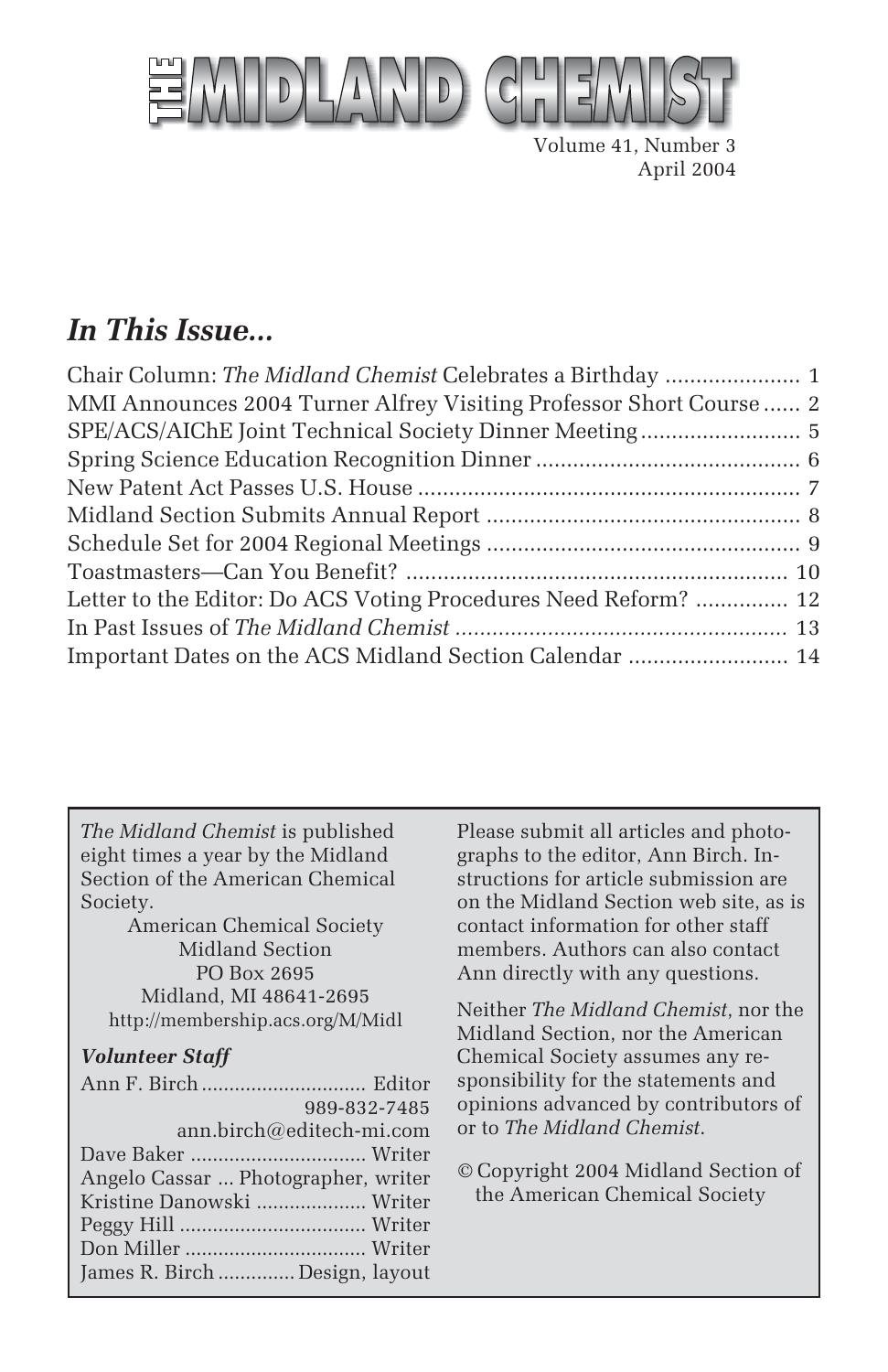## *Chair Column The Midland Chemist* **Celebrates a Birthday**

**A**ccording to research by Section historian Wendell Dilling, the April 1964 issue of *The Midland Chemist* was the first issue published, making our Section publication 40 years old this month. In his editorial, "Introducing the Midland Chemist," founding editor Dr. Joseph E. Dunbar commented "Many changes in the professional character of the American Chemical Society have come about during the past five or six years. These changes have resulted in a better Society, more representative of its professional members. In such an organization good communication between the formal organizational structure and the



Joe Ceraso, Chair ACS Midland Section

members is paramount. Therefore it is intended that *The Midland Chemist* will function not only as a broadcaster of news and announcements but that it can also serve as a sounding board for comments and opinions on professional matters by individual members. It is hoped that a regular communications column containing brief letters can be maintained."

Well, *The Midland Chemist* is still going strong, despite its entry into middle-age, just like many of our Section members. Section demographics for 2003 exhibit a strong showing for the 41–60 age group, but the 20s and 30s are catching up, and we've seen more and more new members becoming active in Section events in the last few years. We welcome their par-



ticipation and fresh ideas! And those members over 60, many approaching the 50-year membership milestone... where would the Midland Section be without them? Altogether, a great mix of knowledge, experience, and enthusiasm!

Joseph M. Carso

1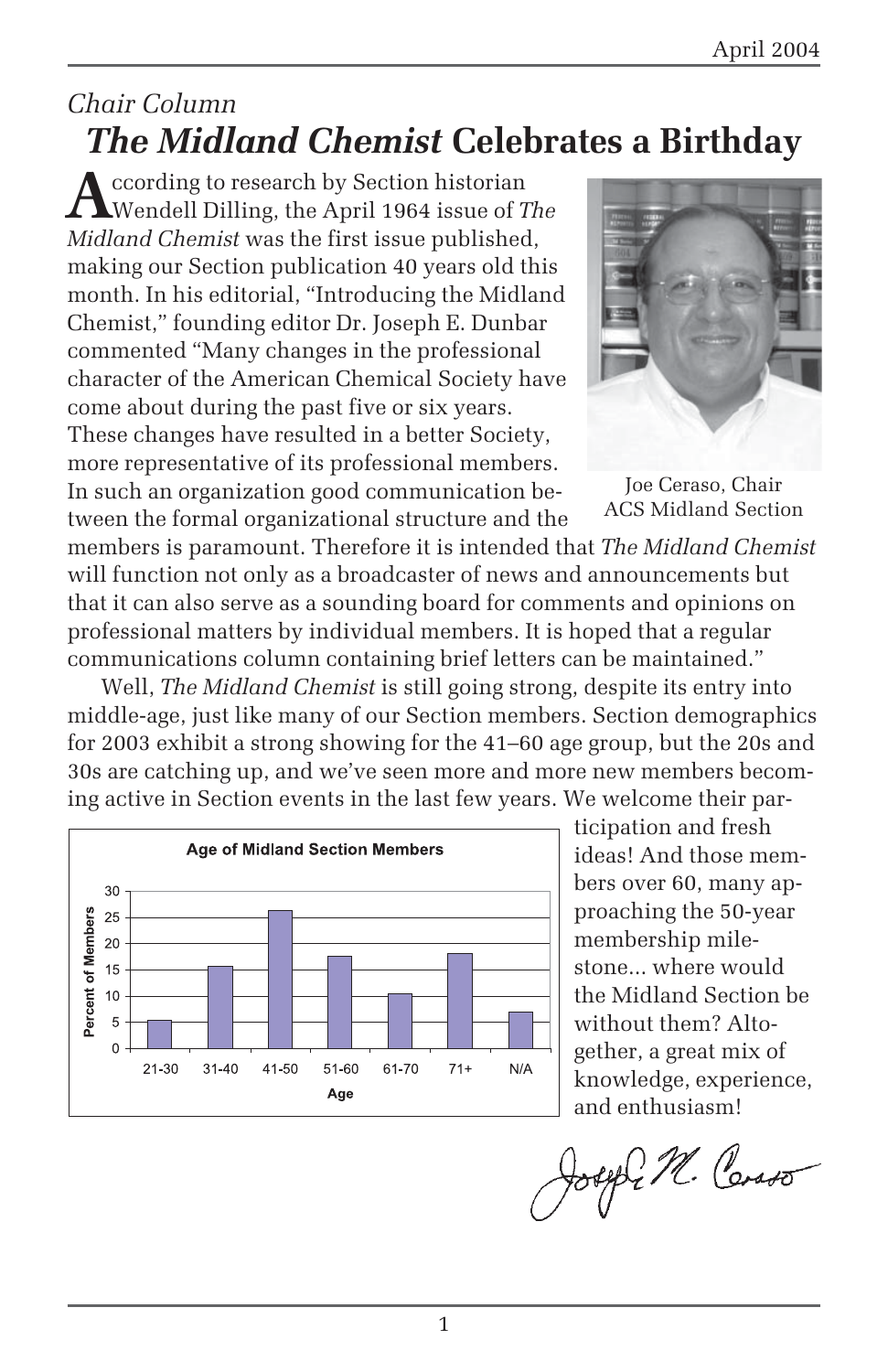# **MMI Announces 2004 Turner Alfrey Visiting Professor Short Course**

*By Steve Keinath*

### **Macromolecular Engineering: Designing New Materials by Controlled/Living Radical Polymerization**

### **May 3–7, 2004, Monday–Friday, 3:00–6:00 p.m.**

Professor Krzysztof Matyjaszewski, J.C. Warner<br>Professor of Natural Sciences, Department of Chemistry and Center for Macromolecular Engineering, Carnegie Mellon University, Pittsburgh, is the 2004 Turner Alfrey Visiting Professor at Michigan Molecular Institute. An outline of the course topics is given below.

- 1. Quest for New Materials and Controlled/Living Polymerization
	- a) Importance of search for new polymeric materials and nanotechnology. Structure-property correlation and retro-design of new materials.



- b) Fundamentals of controlled/living polymerization (C/LP). Ranking living systems. Meaning of polydispersity. Examples of C/LP (ionic, coordination, radical …). Achieving control of basic molecular parameters: topology, composition, and functionality via C/LP.
- 2. Free Radical Systems and Principles of Controlled/Living Radical Polymerization
	- a) Chemistry of elementary reactions in free radical reactions: structure, selectivity, reactivities.
	- b) Foundations of controlled/living radical polymerization (CRP). Similarities and differences between conventional RP and CRP. Persistent radical effect. Most common CRP systems and their comparative advantages and limitations.
- 3. Mechanistic Aspects of Atom Transfer Radical Polymerization and other CRPs
	- a) Typical kinetic features of ATRP. Catalyst structure and reactivity. Model reactions.
	- b) Radical nature of ATRP. Controlling microstructure?
	- c) ATRP processes: bulk, solution, emulsion.…
- 4. New Polymeric Materials Made by ATRP and CRP
	- a) Block and graft copolymers. Random and gradient copolymers.
	- b) Linear, star, and branched polymers. Molecular brushes.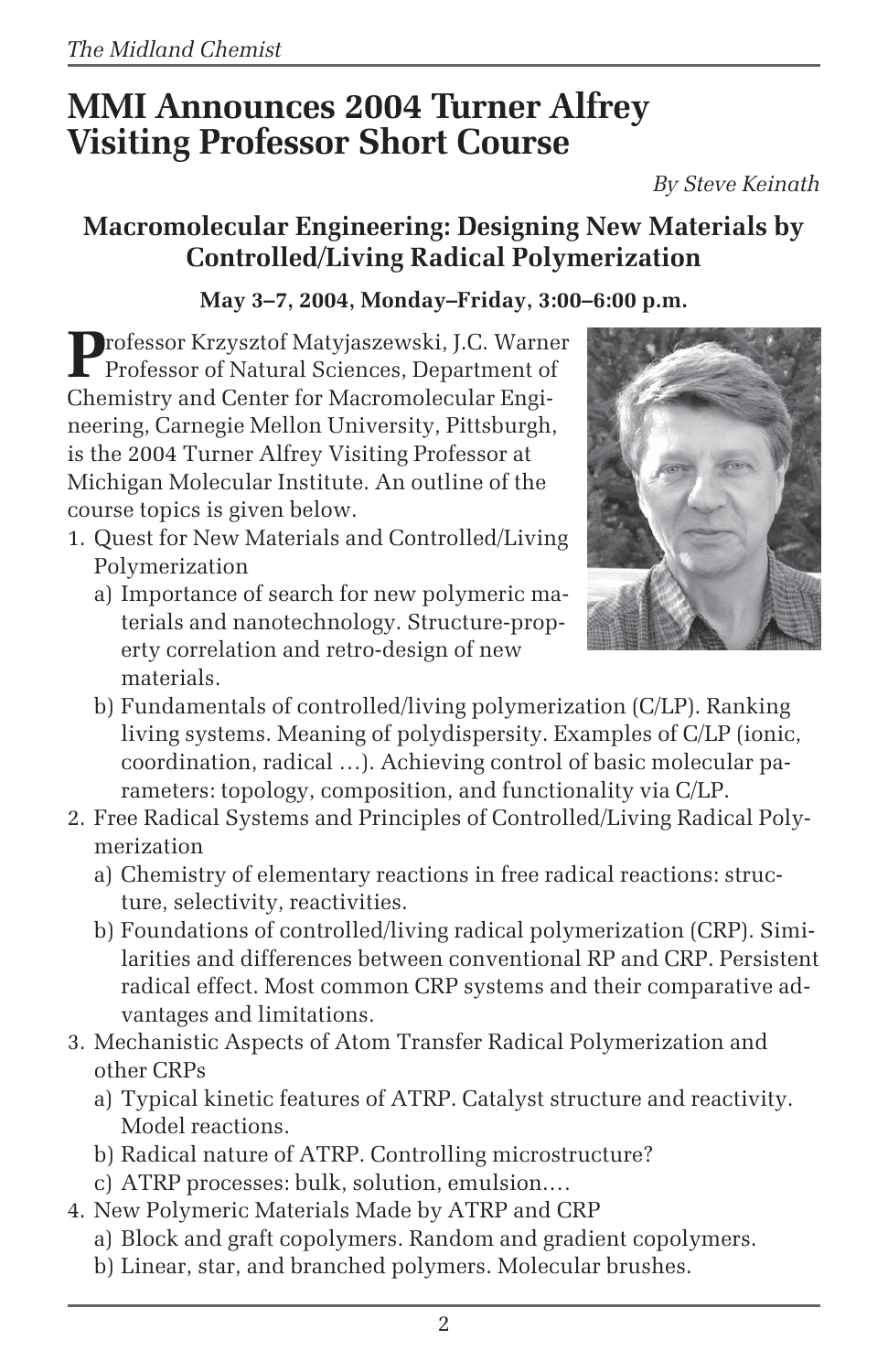- c) Terminal and pendant functionalities.
- d) Mechanistic and molecular hybrids.
- 5. Applications for ATRP and other CRPs
	- a) Thermoplastic elastomers, adhesives, and coatings.
	- b) Amphiphiles, surfactants, lubricants, and additives.
	- c) Materials for electronics and biomedical systems.
	- d) Future of CRP systems.

#### *Details Concerning the 2004 Turner Alfrey Visiting Professor Short Course*

- Course 1031: Macromolecular Engineering: Designing New Materials by Controlled/Living Radical Polymerization
- Lecturer: Prof. Krzysztof Matyjaszewski, J.C. Warner Professor of Natural Sciences, Department of Chemistry and Center for Macromolecular Engineering, Carnegie Mellon University, Pittsburgh, PA 15213
- Location: Lecture Hall (Room 101), Michigan Molecular Institute, 1910 West St. Andrews Road, Midland, MI 48640
- Time: Formal lectures: Monday through Friday, May 3–7, 2004, 3:00–6:00 p.m.
- Fee: There is no fee for auditors if they belong to organizations that are financial sponsors of the Turner Alfrey Visiting Professor program: Dow Chemical, Dow Corning, Saginaw Valley State University, Central Michigan University, Michigan State University, and Mid-Michigan Section of the SPE. For all others, a course fee of \$300 will be required at registration. *All participants, however, must register.*
- Registration: Pre-registration is required one week in advance with the Registrar by calling (989) 832-5555, ext. 555 or by e-mail at *registrar@mmi.org.*



#### **IMPACT ANALYTICAL:**

#### MORE THAN A TESTING LAB - YOUR RESEARCH PARTNER

Our specialty: Using the best instruments and our collective years of staff experience to solve real-life, production-halting, career-threatening, boss-panicking problems. Quickly. Affordably. Authoritatively.

# BRING ON THE TOUGH PROBLEMS.

1910 W. St. Andrews Rd., Midland, MI 48640 Phone: 989-832-5555 info@impactanalytical.com

Fax: 989-832-5560 www.impactanalytical.com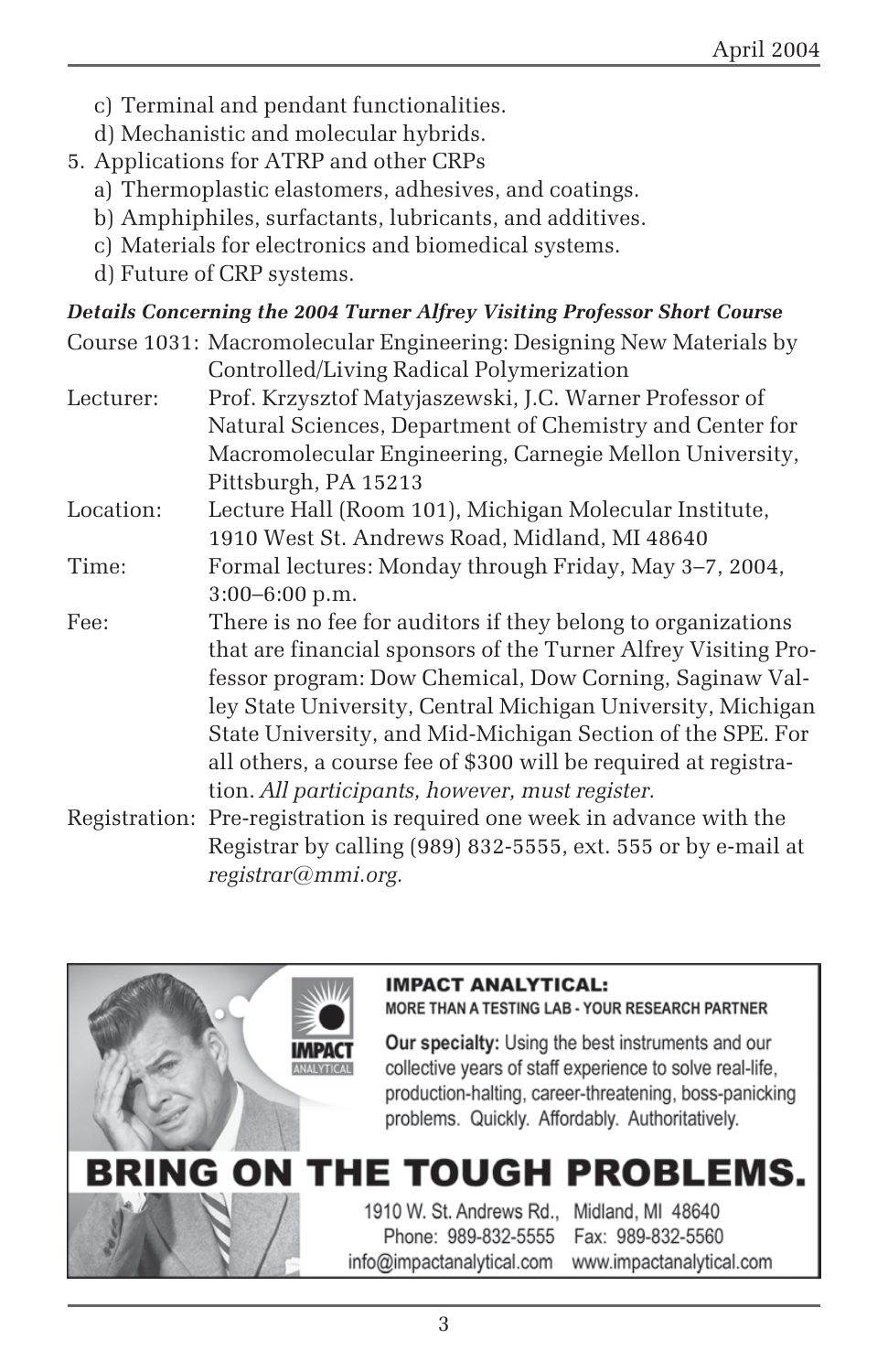### **Professor Krzysztof Matyjaszewski**

Carnegie Mellon University, Department of Chemistry, 4400 Fifth Avenue, Pittsburgh, PA 15213. Phone (412) 268-3209; fax (412) 268-6897; email km3b@andrew.cmu.edu; http://polymer.chem.cmu.edu

#### *Education*

Polytechnic University of Lodz, Poland, Habilitation, 1985; Polish Academy of Sciences, Ph.D., 1976 (Prof. S. Penczek, Thesis Advisor); Technical University of Moscow, B.S./M.S., 1972

### *Professional Experience*

| $06/1998$ -present | J.C. Warner Professor of Natural Sciences, Carnegie   |
|--------------------|-------------------------------------------------------|
|                    | Mellon University                                     |
| 07/1994-06/1998    | Head, Department of Chemistry, Carnegie Mellon Uni-   |
|                    | versity                                               |
| 10/1985-06/1998    | Assistant, Associate, and Full Professor, Carnegie    |
|                    | Mellon University                                     |
| 04/1984-10/1985    | Research Associate & Invited Professor, University of |
|                    | Paris, France                                         |
| 03/1978-04/1984    | Research Associate, Polish Academy of Sciences        |
| 03/1977-03/1978    | Postdoctoral Fellow, University of Florida            |
|                    |                                                       |

### *Research Interests*

- 1. Synthesis of well-defined macromolecules via living and controlled polymerizations. Radical, cationic, and anionic polymerization of alkenes and heterocyclics. Block, graft, and gradient copolymers. Control of chain microstructure and topology. Functional polymers and telechelics.
- 2. Catalysis. Homogeneous and heterogeneous catalysis.
- 3. Organometallic polymers. Polysilanes and polyphosphazenes.
- 4. Preparation of well-defined polymers and hybrids for optoelectronics, ceramics, and biomedical applications.

Current research group at Carnegie Mellon University consists of 11 graduate students and seven postdoctoral fellows.

### *Publications and Patents*

- Co-author/editor of eight books, 54 book chapters, and more than 600 scientific papers.
- 25 US patents, 46 international patents, and 14 pending US patent applications.

Other details of Prof. Matyjaszewski's career can be found at http:// polymer.chem.cmu.edu.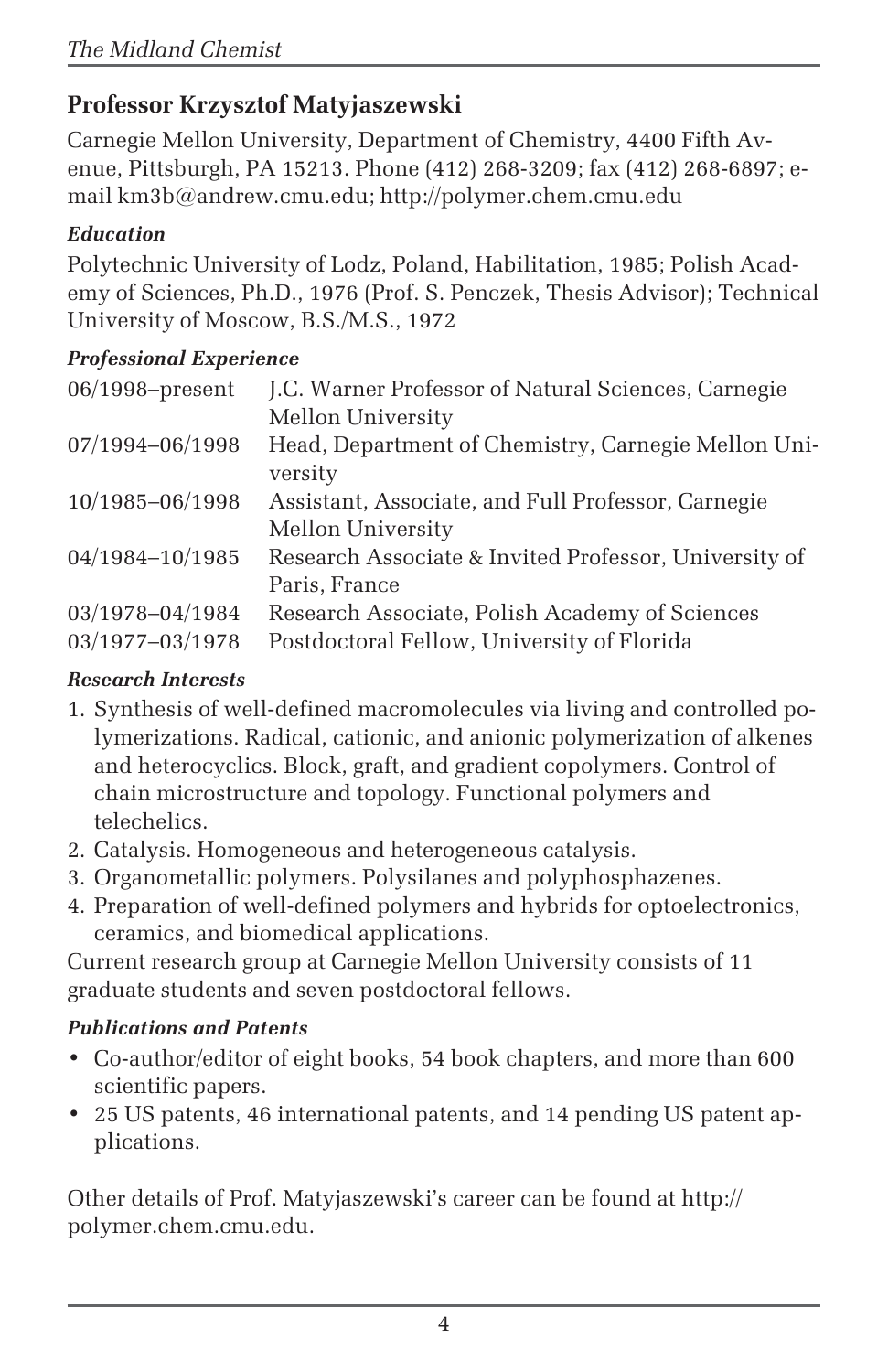## *SPE/ACS/AIChE Joint Technical Society Dinner Meeting* **The Art of Atom Transfer Radical Polymerization**

#### **Professor Krzysztof Matyjaszewski**

Department of Chemistry and Center for Macromolecular Engineering Carnegie Mellon University

Atom transfer radical polymerization (ATRP) has evolved and emerged<br>as one of the most versatile of synthetic polymerization chemistry techniques. A deeper insight into this polymerization process and the fine-tuning of reaction parameters in order to enhance polymerization control will be presented. The resulting materials with controlled regio-, stereo-, and chemoselectivities self-organize, or can be pre-organized, into regular nano-structured morphologies. The potential applications of these interesting and unique materials will also be discussed.

Professor Krzysztof Matyjaszewski is the J.C. Warner Professor of Natural Sciences, Department of Chemistry and Center for Macromolecular Engineering, Carnegie Mellon University, and 2004 MMI Turner Alfrey Visiting Professor.

| Date: | Tuesday, May 4, 2004                                                       |
|-------|----------------------------------------------------------------------------|
|       | Time: Social 6:30 p.m.                                                     |
|       | Dinner $7:00$ p.m.                                                         |
|       | Program 8:00 p.m.                                                          |
|       | <b>Location:</b> Griswold Communication Center, Northwood University,      |
|       | 4000 Whiting Drive, Midland, MI 48640, 989-837-4200                        |
| Cost: | \$23.00 for SPE, ACS, and AIChE members with reserva-                      |
|       | tions                                                                      |
|       | \$13.00 for SPE, ACS, and AIChE student members with                       |
|       | reservations                                                               |
|       | \$15.00 for other students with reservations                               |
|       | \$25.00 for others or SPE, ACS, and AIChE members with-                    |
|       | out reservations                                                           |
|       | <b>Reservations:</b> Reservations can be made via phone, fax, or e-mail to |
|       | Randi Merrington at MMI. They must be received no later                    |
|       | than Friday, April 30, 2004. Phone: 989-832-5555, ext.                     |
|       | 555, Fax: 989-832-5560. E-mail: merringtonr@mmi.org                        |
|       |                                                                            |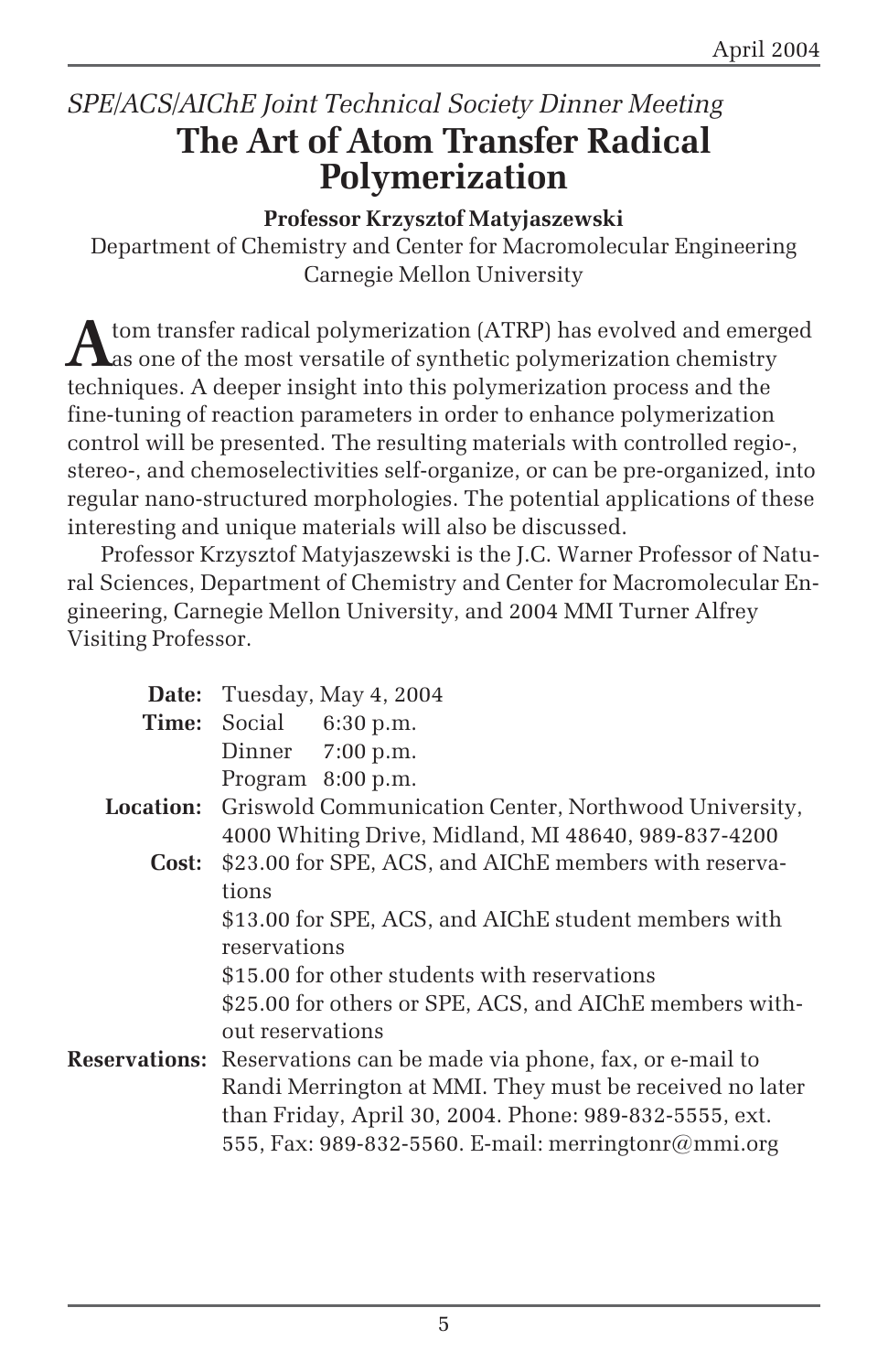# **Spring Science Education Recognition Dinner**

Thursday, April 22, 2004 6:00 p.m. to 9:00 p.m. 47 Building Cafeteria, The Dow Chemical Company Midland, Michigan Program: 6:00 p.m. Reception 6:30 p.m. Buffet Dinner 7:30 p.m. Awards Presentations

**T**eachers and students will be recognized for their outstanding achievements in science education at this thirteenth annual event.

The cost of the dinner is \$15.00 per person and includes appetizers, dinner, dessert, and beverage. Please respond by mail using the form below. Your dinner reservation request must be received by April 13, 2004.

You may also register by email (dvornic@mmi.org) and pay at the door. This event is sponsored by the Midland Section of the American Chemical Society and underwritten by grants from The Dow Chemical Company and Dow Corning Corporation. For further information, contact Petar Dvornic at (989) 832-5555, ext. 550.



To reserve a place at the 2003 Spring Science Education Recognition Dinner, return this form with payment by **April 13, 2004,** to Petar Dvornic, Michigan Molecular Institute, 1910 W. St. Andrews Road, Midland, MI 48640-2696

| Name(s):     |                 |  |
|--------------|-----------------|--|
| Affiliation: |                 |  |
| Address:     |                 |  |
| Phone/Email: | ACS member? Y N |  |

Enclose payment of \$15.00 per person. Checks should be payable to "Midland Section ACS"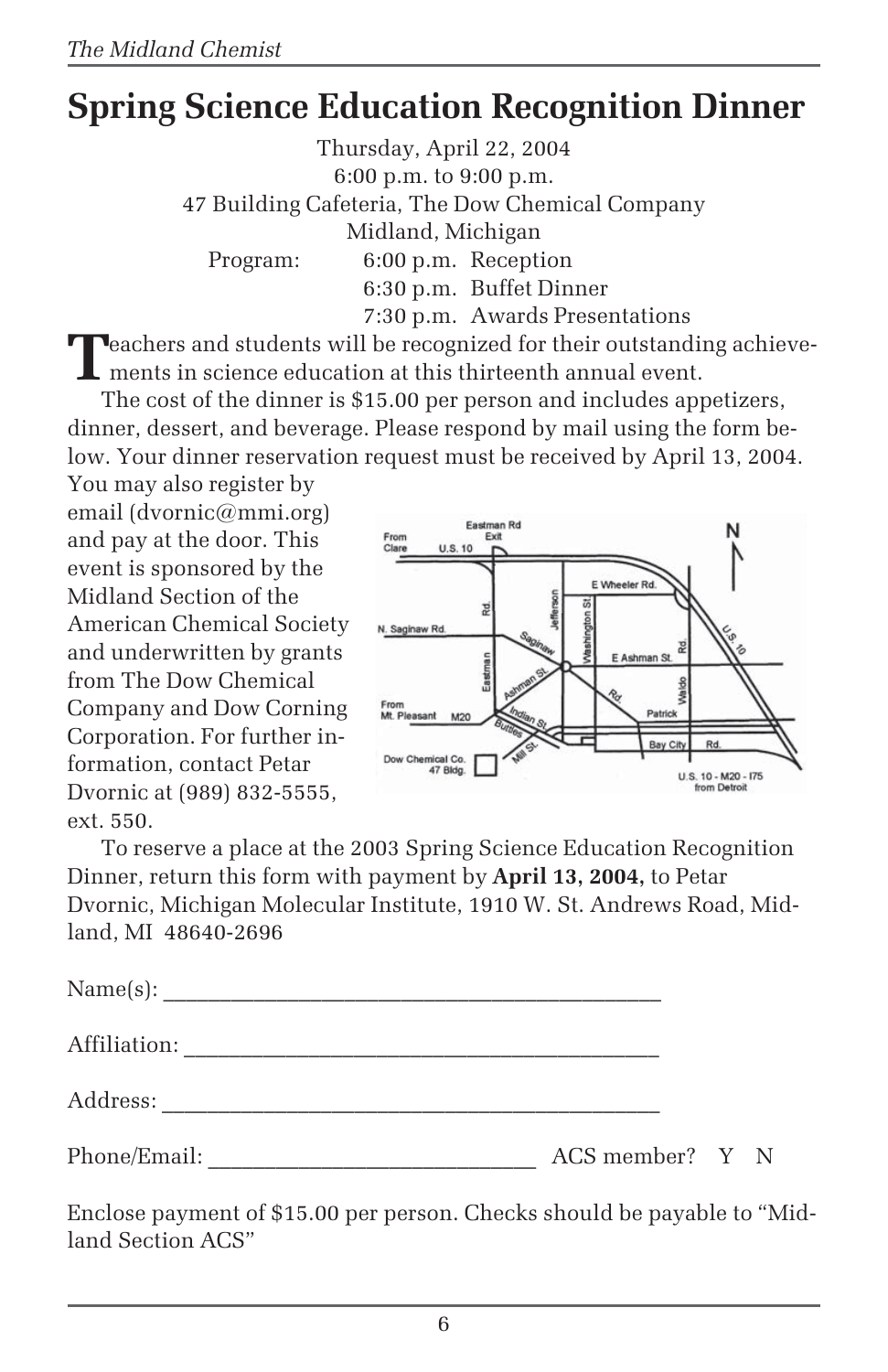# **New Patent Act Passes U.S. House**

#### *From National ACS*

**H**ouse Resolution 1561, the U.S. Patent and Trademark Modernization<br>Act passed overwhelmingly in the House with a vote of 379 to 28 on March 4. Although H.R. 1561 would raise PTO user fees by 15 to 25 percent, it garnered broad support in the intellectual property users' community, which accepted the fee increases in exchange for the end of the re-routing of PTO funds. The increased funding would also be used to modernize the PTO and address problems plaguing the patent agency. The ACS has endorsed H.R. 1561, which was sponsored by Representative Lamar Smith (R-TX), chair of the House Subcommittee on the Courts, the Internet, and Intellectual Property.

Previous efforts to end fee diversion ran into resistance from congressional appropriators who rely on PTO fees to fill funding gaps in other parts of the government, but House Judiciary Committee Chair James Sensenbrenner (R-WI) successfully negotiated a compromise amendment for the bill. The Sensenbrenner amendment would create a fee "refund" program so that if fees collected in a given fiscal year exceed the amount appropriated to the agency, the amount would be deposited in a reserve fund for rebate to PTO users. This would eliminate the incentive for appropriators to redirect fees, while still maintaining their oversight over the agency.

H.R. 1561 would enable the PTO to implement a strategic plan first unveiled in 2003. The strategic plan also contained a proposal to outsource patent searches, which came under heated criticism by legislators. To address this issue, the bill was amended to limit outsourcing to a pilot program, which would place restrictions on who could perform the outsourced patent searches and the fees charged for such searches.

The next step to ending PTO fee diversion will be passage of a Senate companion bill, introduced by Senator Norman Coleman (R-MN).

lec • Technical writing • Editing • Technical graphics • Electronic publishing • Training • Consulting

*Struggling with a crucial conference paper, presentation, thesis, or report? Need a manual for new equipment, a computer program, or a work process?*

*Editech is a full-service technical communication firm that specializes in chemistryrelated documentation. Contact us today!*

*Visit Editech at www.editech-mi.com or call (989) 832-7485.*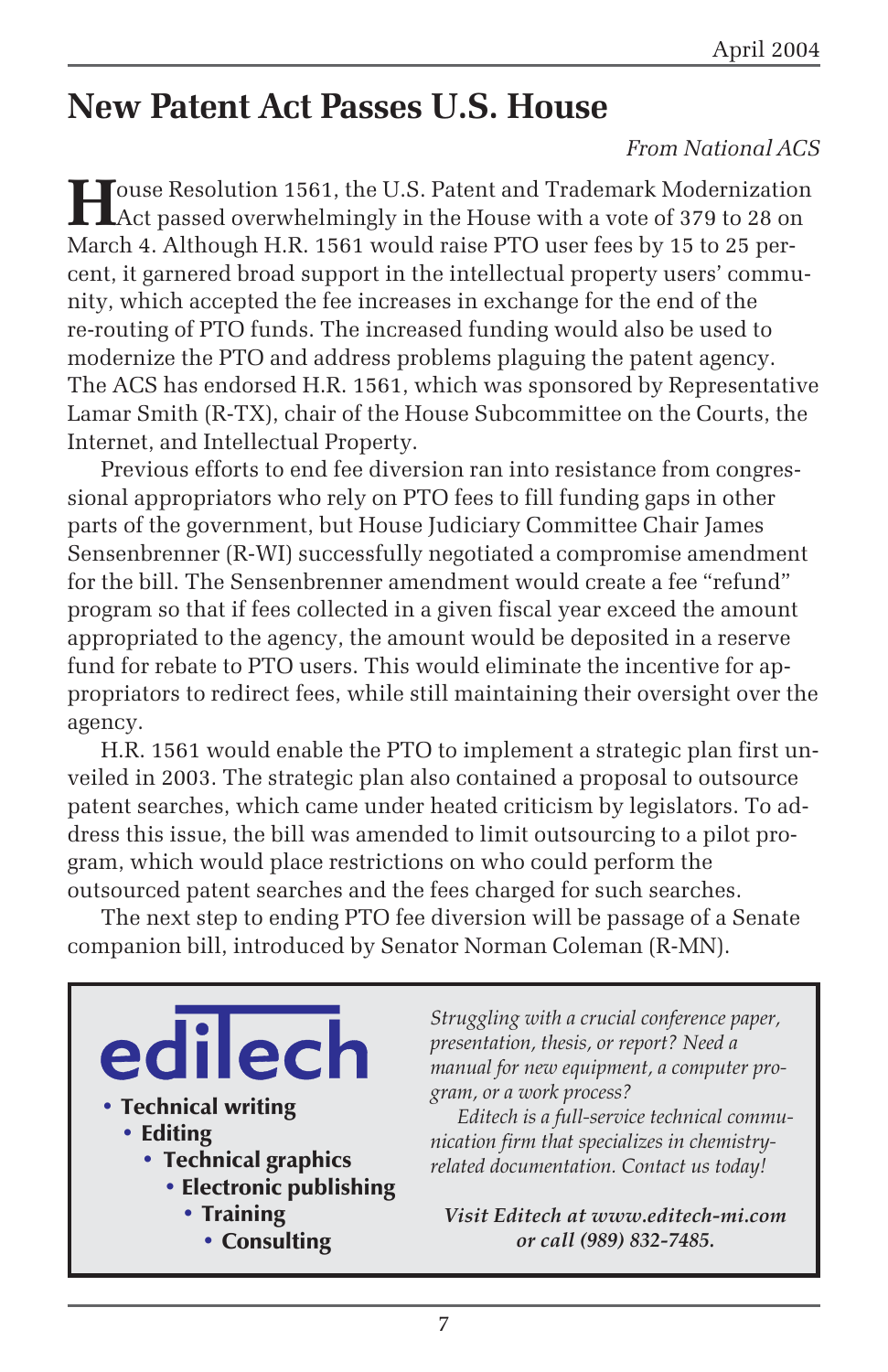# **Midland Section Submits Annual Report**

#### *By Mike Owen*

**O**ur 2003 Annual Report was completed and submitted to National ACS before the February 15, 2004, deadline. I would like to thank all the many contributors for their splendid efforts. It weighed in at a shade less than 3 lb and was a little over 1 inch thick, about the same size as the 2002 annual report. It was shipped on February 10 and arrived safely in Washington, DC, two days later. Receipt of the complete report by the deadline is a prerequisite for timely payment of our section's annual allotment from National ACS. This allotment is geared to membership numbers and amounts to over \$7,000, so it is an important source of income for us.

The report consists of four parts:

- Part I is a questionnaire.
- Part II is a narrative section with extensive appendices.
- Part III is the financial section (skillfully prepared by our experienced treasurer, Doug Beyer).
- Part IV is a set of ChemLuminary Award self-nominations.

Only Parts I and III are mandatory, but omitting Part II would have two unsatisfactory consequences. It would do little justice to the fine contributions of our many volunteers whose detailed activities form the bulk of this part of the report, and it would mean we could not be considered for a Local Section Outstanding Performance Award. The appendices to this section contain 29 reports on activities and programs of remarkable richness and diversity in my opinion. The narrative is structured to force a ranked highlighting of up to ten of these activities. I selected the following activities:

- Formation of our Younger Chemist's Committee
- Fall Scientific Meeting
- National Chemistry Week
- *The Midland Chemist*
- Launch of the new, endowed scholarship fund
- SciFest
- Mid-Michigan Technician Group
- Science Demos and Professional Day at Midland County Fair
- Initiation of 2006 Regional Meeting Planning
- Spring Awards Banquet

Some of these activities also provided the basis for several ChemLuminary Award self-nominations in Part IV.

National ACS allows electronic or hardcopy submission. I chose the latter for the mundane reason that several of the reports were not submit-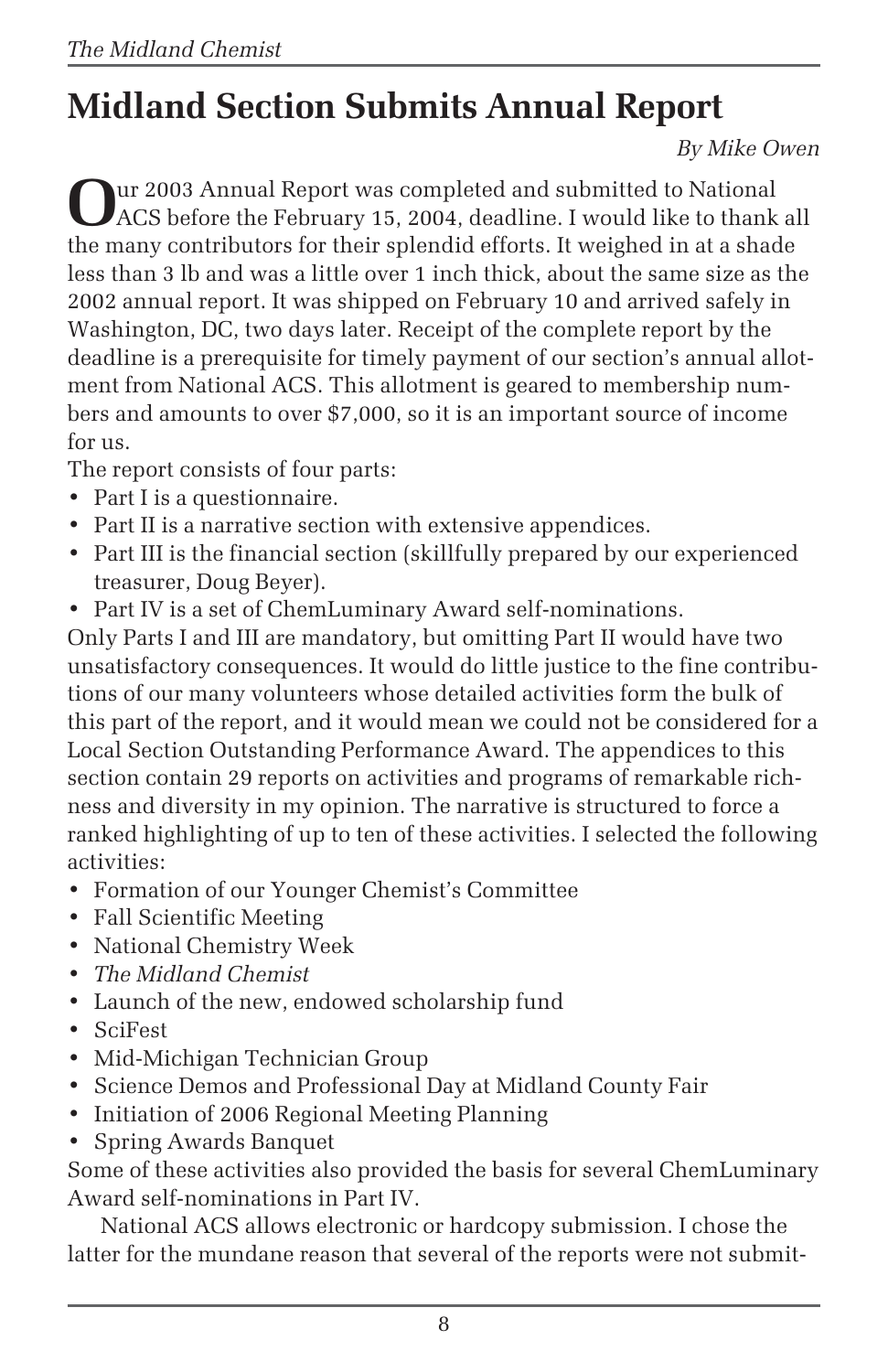ted in electronic form or had hardcopy attachments, and I had no easy access to a scanner. However, I have formed the opinion during this exercise that electronic submission is the better and easier way to go. Certainly, National ACS is encouraging this, particularly by providing access for several people to make direct inputs. I would suggest that all committee chairs give thought to submitting their reports this year in wholly electronic form so that the 2004 report could be the first of the new generation of electronic annual reports. A hardcopy would still be needed for archival purposes but this could readily be done after submission.

Although somewhat of a chore, the report preparation was an opportunity to review the many varied activities of the section that I was happy to undertake. I feel we had a good year in 2003, and I very much appreciate the fine contributions of so many of our members. Thank you all for making 2003 so memorable and pleasant.

# **Schedule Set for 2004 Regional Meetings**

*From National ACS*

The Office of Regional Meetings (ORM) has released its schedule for 2004. Please visit the ORM website to link with the individual meetings for more details at www.acs.org/meetings/regional.

- 36th Central Regional Meeting (CRM 2004) June 2–5, Indiana-Purdue Univ., Indianapolis, IN
- 59th Northwest/18th Rocky Mountain Regional Meeting (NORM/ RMRM 2004)
	- June 6–9, Utah State Univ., Logan, UT
- 60th Southwest Regional Meeting (SWRM 2004) Sept. 29–Oct. 2, Fort Worth, TX
- 36th Great Lakes Regional Meeting (GLRM 2004) Oct. 17–20, Hotel Père Marquette, Peoria, IL
- 39th Midwest Regional Meeting (MWRM 2004) Oct. 19–22, Kansas State Univ., Manhattan, KS
- 40th Western Regional Meeting (WERM 2004) Oct. 27–30, Doubletree Hotel, Sacramento, CA
- 33rd Northeast Regional Meeting (NERM 2004) Oct.31–Nov. 3, Hyatt Regency, Rochester, NY
- 56th Southeast (SERMACS 2004) Nov. 10–13, Raleigh/Durham, NC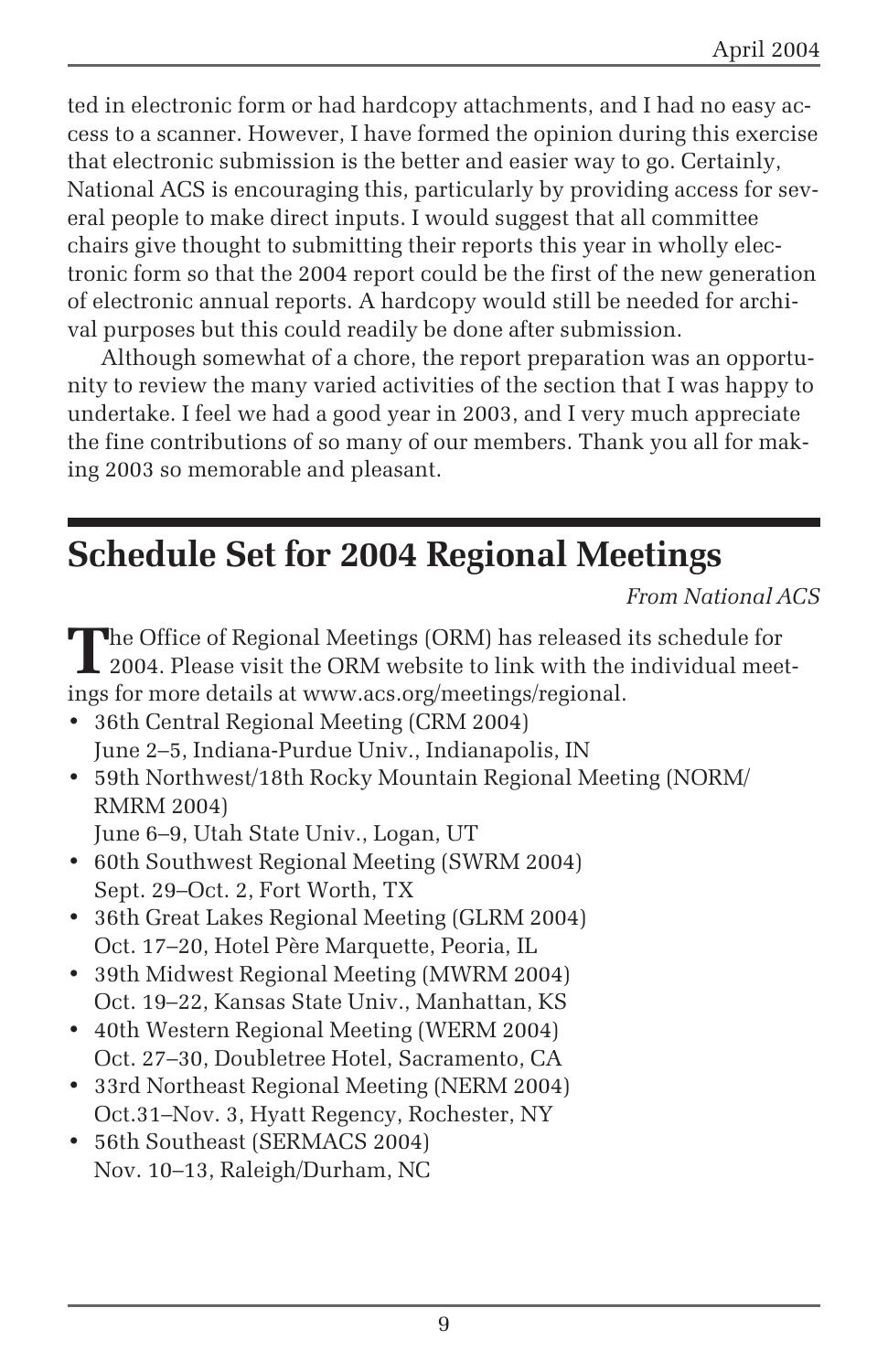# **Toastmasters—Can You Benefit?**

#### *By Kristine Danowski*

**T**ave you ever attended a conference in which a presenter monotonously read to his audience directly from his notes? Or a presenter stood with her back to her audience and talked to her slides? How many times have you heard that someone is a terrific scientist but a lousy speaker? We all have probably given a less-than-stellar presentation in our own careers. However, if you see yourself regularly in these examples, or if you know you tend to mumble, your mind goes blank, or you have an inordinate feeling of doom when you speak in front of groups, then Toastmasters is for you.

Founded in 1924, Toastmasters is an organization devoted to improving oral communication and leadership. It has clubs worldwide that meet regularly. The Toastmasters program is very user-friendly. It is self-paced so you can work as fast or as slow as you want. It is non-judgmental so you don't feel threatened or self-conscious. It focuses on the positives but encourages improvement.

New Toastmasters members receive materials on speech proficiency and the basic program manual. This manual contains ten 5- to 7-minute speeches covering a variety of essential speaking skills such as organization, vocal variety, body language, humor, persuasiveness, sincerity, and use of props. All these skills are necessary in a good technical presentation. You choose the topic of each speech and prepare it according to the guidelines in the manual. Then you deliver your speech to your club at a regular meeting. One club member formally evaluates your speech according to guidelines in the basic manual. In addition, the other club members offer their feedback on your speech, so you hear from everyone. The formal evaluation and feedback reinforces your strengths while providing insight into your problem areas.

Your Toastmasters club will also assign you a mentor. A mentor is someone who has been in Toastmasters a long time and has completed the basic communication manual and sometimes an advanced manual. Your mentor can help you prepare your speeches, listen to your rehearsals, and focus more on your problem areas. The more speeches you give, the more confidence you gain, and the better your technical presentations will be.

Most members of your Toastmasters club are working their way through different communication manuals. Many are using the basic manual, some are using a leadership manual, while some are using an advanced communication manual. You benefit from observing the speaking styles of other people and offering them feedback. Observing other talented speakers motivates you to expand your own abilities. As a side ben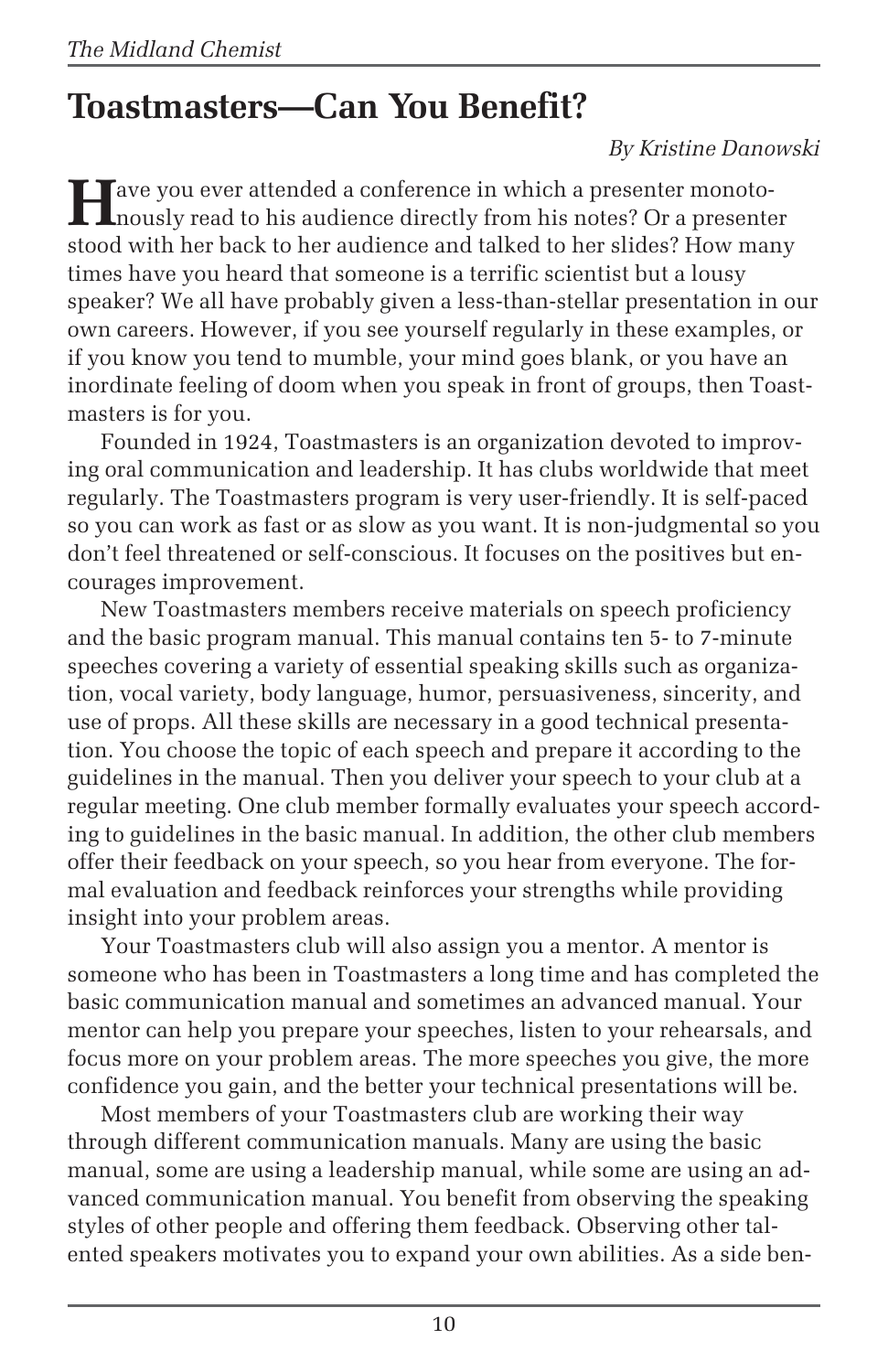efit, since everyone has different interests and hobbies, you will also learn about many different subjects as well as diverse perspectives from your fellow Toastmasters.

After you complete the basic manual, you become a Competent Toastmaster. Once you have mastered the basics, you can then study advanced manuals on specific professional topics such as management speeches, public relations, leading discussions, or technical presentations.

In addition to delivering prepared speeches, Toastmasters provides other benefits. At club meetings you can practice extemporaneous speaking by giving 2-minute speeches on an unknown topic. This is good practice for question answering during your own presentations or oral exams. You can practice injecting humor into a meeting or presentation by volunteering to be the meeting's raconteur. Serving as a club officer provides leadership opportunities in financing, organizing, goal setting, and goal achieving for your club. You also gain valuable experience giving constructive criticism to your fellow Toastmasters. This is vital if you supervise people or work on teams.

Communication can be the essence of science. You can do your experiments alone in your lab, but if you are too nervous or intimidated to communicate with your colleagues at meetings and conferences, no one will know about your data and theories but you. In that case you are really not advancing the body of scientific knowledge, and, after all, most scientists want to be recognized for their work. Once you publish that ground-breaking paper in *Science* or *Nature*, you'll probably want to accept some of those invitations to give keynote addresses. Both you and your audience want to enjoy your speech. You definitely want to be at your best! Public speaking is a skill you can develop. The earlier you start the better you'll be. Toastmasters can show you the way. To find a Toastmasters club near you, go to http://www.toastmasters.org and click on Find a Club.

*Editor's Note: The author is a Competent Toastmaster and the VP of Membership for the local Toastmasters Wednesday Speakers Circle.*

#### *We're responsible . . .*

In 1988, the American Chemistry Council (ACC) launched Responsible Care® to respond to public concerns about the manufacture and use of Chemicals. Through this initiative, Dow Corning Corporation and other ACC members and partners are committed to continually improving our responsible management of chemicals.

We're responsible because we care.

#### **DOW CORNING**



© 2001 Dow Corning Corporation. *Dow Corning* is a registered trademark<br>of Dow Corning Corporation. *Responsible Care* is a registered service mark<br>of the American Chemistry Council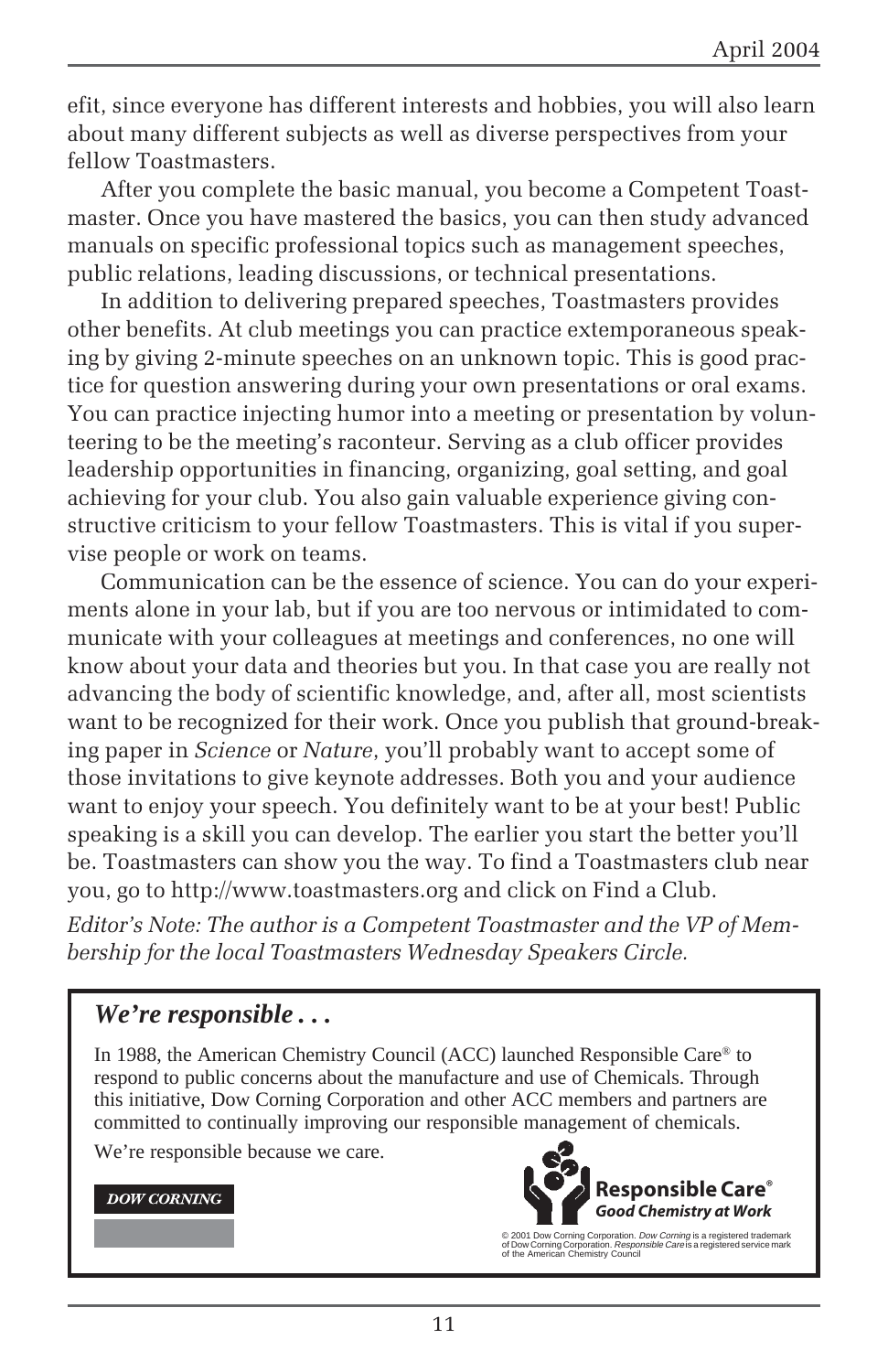## *Letter to the Editor* **Do ACS Voting Procedures Need Reform?**

In a recent ACS election, newly elected Director-at-Large Kent Voorhees<br>
received 155 votes (47%) while candidates Kathleen Taylor and Allen received 155 votes (47%) while candidates Kathleen Taylor and Allen Bard received 95 (29%) and 78 (24%) votes, respectively (*C&EN*, Feb. 23, 2004, page 8). Thus the new director was elected by a minority of the voters (councilors). ACS Bylaw V, Sec. 3 specifies that the winner is the candidate who receives the most votes regardless of the number of candidates. In contrast, sections 2 and 4 of Bylaw V relating to the election of the president-elect and district (formerly regional) directors, respectively, specify that if there are three or more candidates for an office, voters may vote for a second choice, or a run-off election may be held. These procedures ensure that these officers are elected by a majority of the voters. A bylaw change is needed to ensure directors-at-large are also elected by a majority of the voters. The simplest procedure would be to have a multiple-choice election—voters select first, second, and third choices if there are four candidates, and thus avoid needing a separate run-off election.

The procedures currently used for electing a president-elect and district directors when there are three or more candidates (see *C&EN*, Nov. 24, 2003, page 8 for an example) have made a difference in the past. In 1983 president-elect candidate Clayton Callis received the most firstchoice votes but lost the election. Regional director candidates Alan Nixon in 1978, Attila Pavlath in 1984, Louis Sacco, Jr. in 1985 and 1987, and Robert Fox in 1986 each received the most first-choice votes but lost the elections.

Multiple-choice has several advantages over single-choice voting:

- The election of a candidate by a minority of voters is avoided.
- Voters do not feel they are wasting their vote by voting for a candidate who has little chance of being elected.
- Candidates who have little chance of winning are not discouraged from running because of a concern they might draw votes away from another candidate.

The above comments should not be construed to imply that I think Kent Voohees should not have been elected, only that he might not have been elected if second-choice voting had been used.

These comments concerning multiple-choice voting also apply to Midland Section elections. However little chance exists that this procedure would be needed because we rarely have more than two candidates for any office.

*—Wendell L. Dilling*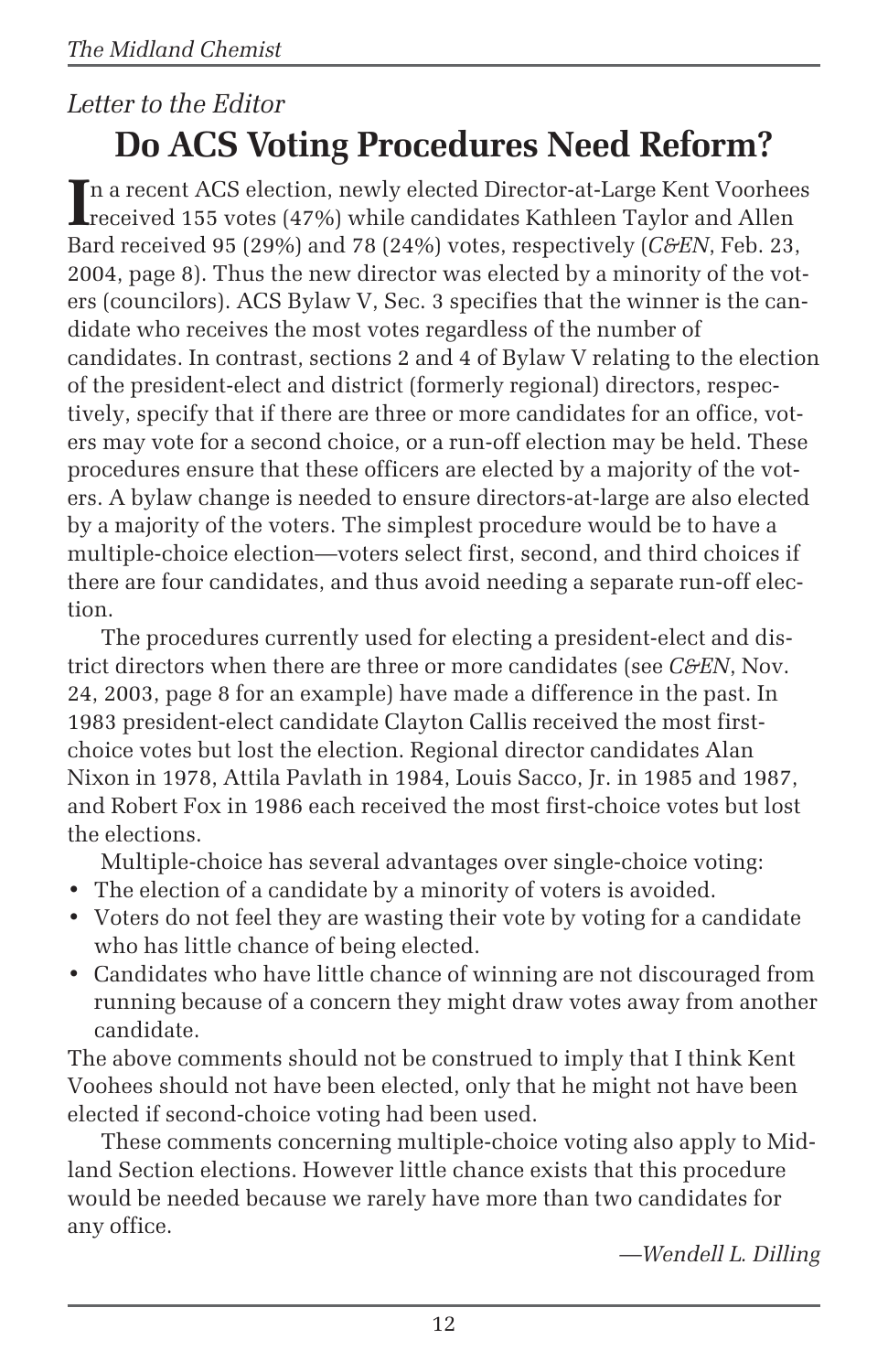# **In Past Issues of** *The Midland Chemist*

*By Wendell L. Dilling, Midland Section Historian*

- **40 Years Ago This Month**—In the first issue of *The Midland Chemist*, April 1964, the Section chairman, Dr. Carleton W. Roberts, in his "Chairman's Column" wrote "...I would like to offer the membership's sincere and appreciative thanks to those who have persevered over the years in the plans for *The Midland Chemist*. Many of you will remember the growth of our means of communication from a primitive one to this the beginnings of a really effective means of communication."
- **30 Years Ago This Month**—The Tenth Anniversary Edition front cover shows a photo of Joseph Dunbar with the caption, "This issue is dedicated to Dr. Joseph Dunbar who created *The Midland Chemist* in April 10 years ago." The announcement of a seminar by Dr. Richard H. Reitz on "Compound DH-524: A Way to Kick the Habit (Potential Antidote for Barbituate and Ethanol Abuse) on April 22, 1974, at the Dow Conference Room, 566 Bldg., is overprinted in large letters **Cancelled** (because of a labor strike against The Dow Chemical Company).
- **20 Years Ago This Month**—The 40th Fall Scientific Meeting sponsored by the Midland Section of the American Chemical Society, in cooperation with the Dow Chemical Company and Dow Corning Corporation, will be held at Herbert H. Dow High School on Saturday, October 27, 1984.
- **10 Years Ago This Month**—The officers and board of the Midland Section, and the Midland County Historical Society invite you and your guests to join us in opening the historical exhibit commemorating the 75th Anniversary of the Midland Section American Chemical Society. A brief opening ceremony will be held along with the presentation of the 1994 50-year membership awards. A reception will follow.